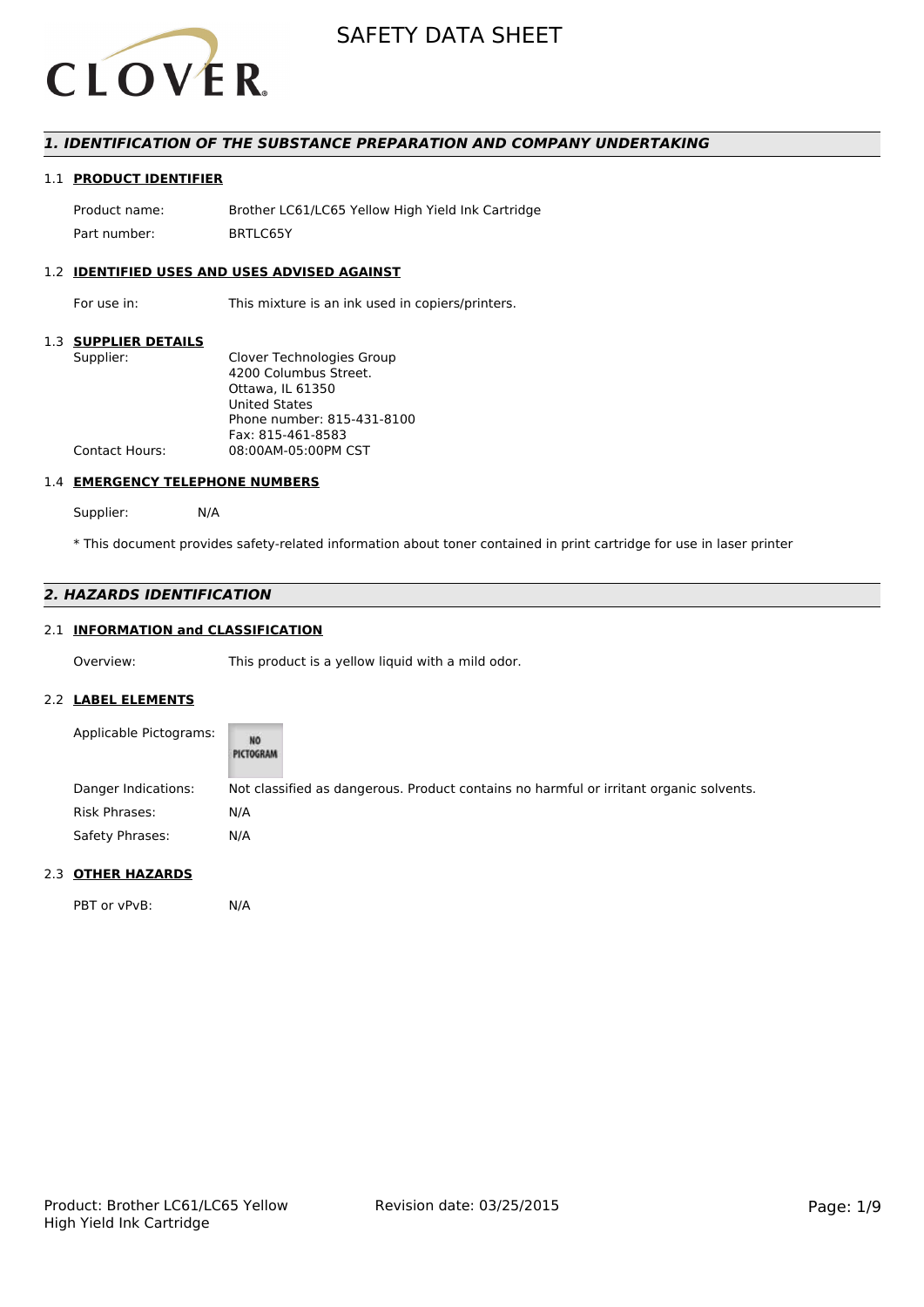

## *3. COMPOSITION / INFORMATION ON INGREDIENTS*

| <b>Ingredients</b>                             | <b>CAS</b> number   | Weight %    | <b>OSHA</b><br><b>PEL</b> | <b>ACGIH</b><br>TLV | Other |
|------------------------------------------------|---------------------|-------------|---------------------------|---------------------|-------|
| Water Soluble Dyes                             | <b>TRADE SECRET</b> | Proprietary |                           |                     |       |
| <b>Modifiers and Auxiliaries</b><br>(tensides) | <b>TRADE SECRET</b> | Proprietary |                           |                     |       |
| <b>Glycol Mixtures</b>                         | 107-21-1/111-46-6   | <25         |                           |                     |       |

## The Full Text for all R-Phrases are Displayed in Section 16

## **COMPOSITION COMMENTS**

The Data Shown is in accordance with the latest Directives.

This section provides composition information for the toner powder contained in specially designed container inside of the print cartridge.

## *4. FIRST-AID MEASURES*

## 4.1 **FIRST AID MEASURES**

## 4.1.1 **FIRST AID INSTRUCTIONS BY RELEVANT ROUTES OF EXPOSURE**

| Inhalation:   | N/A                                                                                                                                                                                                                                                                                                    |
|---------------|--------------------------------------------------------------------------------------------------------------------------------------------------------------------------------------------------------------------------------------------------------------------------------------------------------|
| Eye contact:  | Flush eyes with water while lifting the upper and lower lids. Get medical attention if irritation<br>persists.                                                                                                                                                                                         |
| Skin contact: | Remove contaminated clothing. Wash contact area thoroughly with soap and water. Get medical<br>attention if irritation develops and persists. Launder contaminated clothing before reuse.                                                                                                              |
| Ingestion:    | Call a poison control center or doctor immediately for treatment advice. If conscious, give one 8<br>ounce glass of water to dilute. DO NOT induce vomiting unless directed by medical personnel. Do<br>not give anything by mouth to or induce vomiting in a person who is unconscious or convulsing. |

## 4.1.2 **ADDITIONAL FIRST AID INFORMATION**

Additional first aid information: N/A Immediate Medical Attention Required: N/A

## 4.2 **SYMPTOMS AND EFFECTS**

Acute Symptoms from Exposure: N/A Delayed Symptoms from Exposure: N/A

#### 4.3 **IMMEDIATE SPECIAL TREATMENT OR EQUIPMENT REQUIRED**

N/A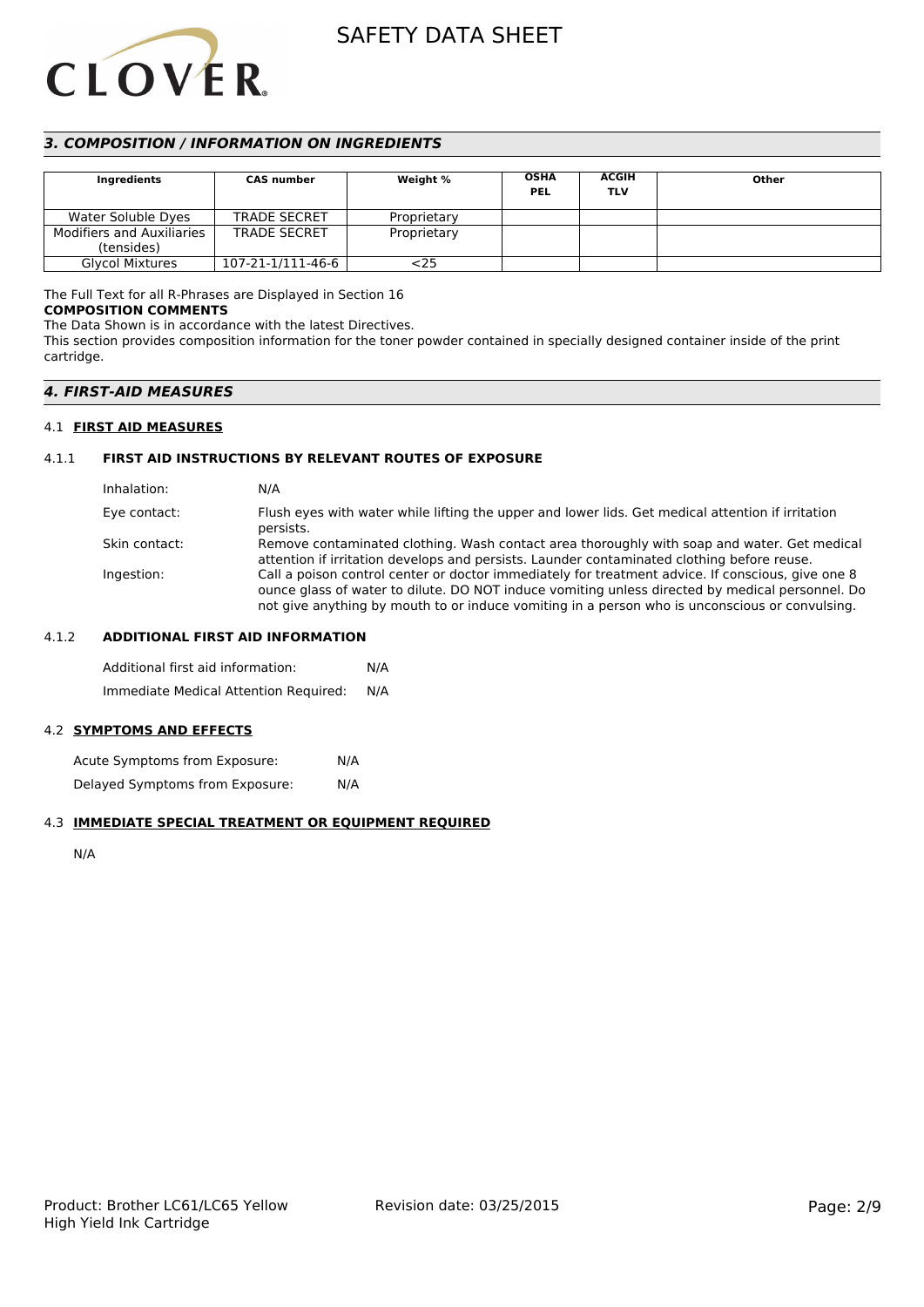

# *5. FIRE-FIGHTING MEASURES*

### 5.1 **EXTINGUISHING MEDIA**

Recommended Extinguishing Media: Use media appropriate to the surrounding fire. Extinguishing Media Not to be Used: None known.

### 5.2 **SPECIAL HAZARD**

Unusual Fire/Explosion Hazards: None known. Extinguishing Media Not to be Used: None known.

#### 5.3 **ADVICE FOR FIRE FIGHTERS**

Avoid inhalation of smoke. Wear protective cloting an wear self-contained breathing apparatus

#### *6. ACCIDENTAL RELEASE MEASURES*

#### 6.1 **PERSONAL PRECAUTIONS, PROTECTIVE EQUIPMENT AND EMERGENCY PROCEDURES**

#### 6.1.1 **PRECAUTIONS FOR NON-EMERGENCY PERSONNEL**

PERSONAL PROTECTIVE EQUIPMENT: Select in accordance with OSHA 1910.134 and good Industrial Hygiene practice. PROTECTIVE CLOTHING: Use personal protective equipment to minimize exposure to skin and eye.

#### 6.1.2 **ADDITIONAL FIRST AID INFORMATION**

Avoid contact with eyes, skin and clothing. Avoid breathing vapors. Use with adequate ventilation. Remove and launder contaminated clothing before re-use. Wash thoroughly after handling and before eating, drinking, smoking or using toilet facilities.

## 6.1.3 **PERSONAL PROTECTION**

Wear personal protective equipment as described in Section 8.

#### 6.2 **ENVIRONMENTAL PRECAUTIONS**

Regulatory Information: Keep product out of sewers and watercourses.

## 6.3 **METHODS AND MATERIAL FOR CONTAINMENT AND CLEANUP**

Spill or Leak Cleanup Procedures: Wear appropriate protective clothing as described in Section 6.1.1. Dike spill and absorb with inert material. Collect into closable containers for proper disposal. Flush area with plenty of water. Report spill as required by local and federal regulations.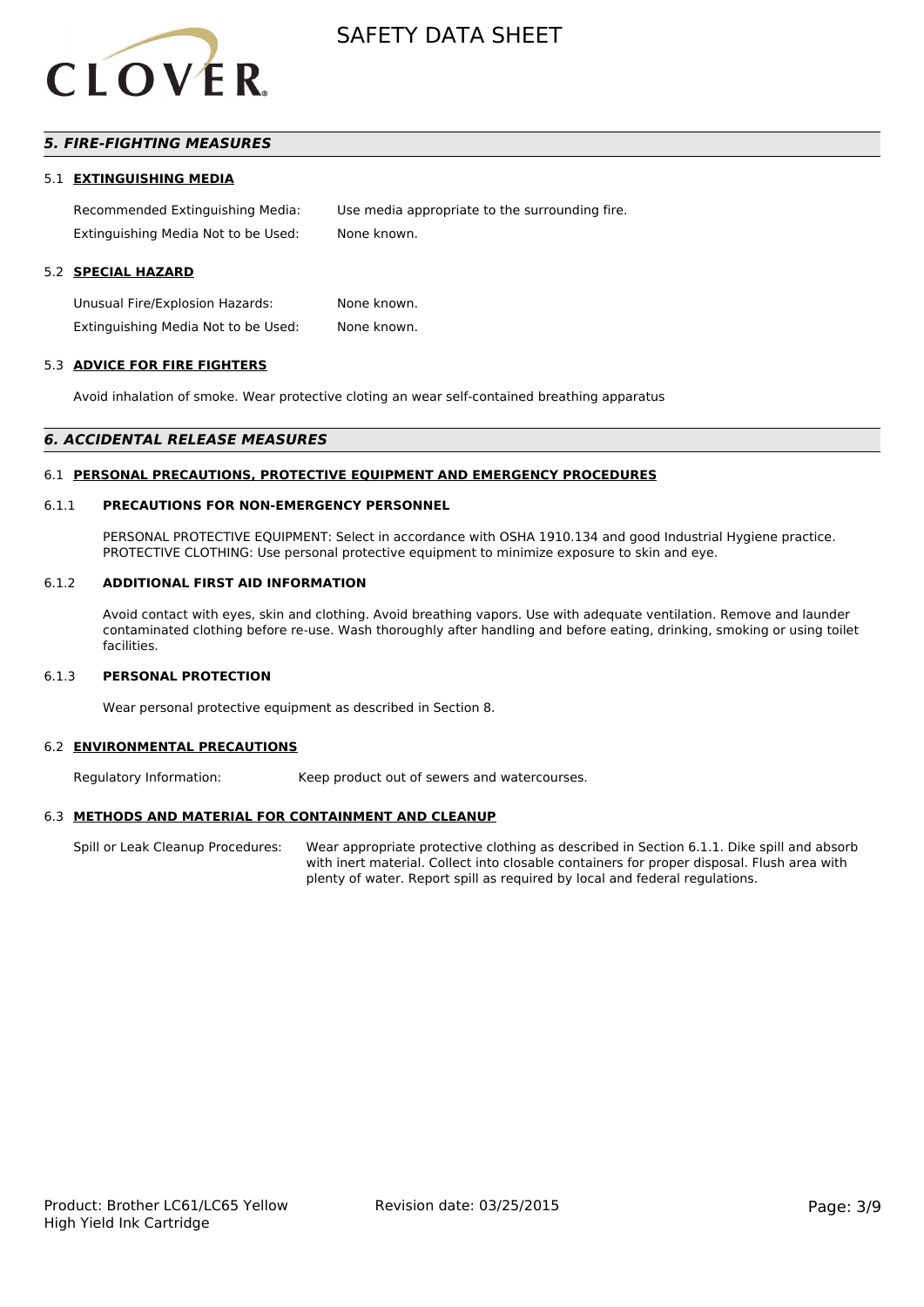

## *7. HANDLING AND STORAGE*

#### 7.1 **PRECAUTIONS FOR SAFE HANDLING**

Recommendations for Handling: No special precautions when used as intended. Keep containers closed, avoid creating dust. Keep away from ignition sources. Advice on General Hygiene: Never eat, drink or smoke in work areas. Practice good personal hygiene after using this material, especially before eating, drinking, smoking, using the restroom, or applying cosmetics.

### 7.2 **CONDITIONS FOR SAFE STORAGE**

Avoid high temperatures, >100°F/32°C

#### 7.3 **SPECIFIC END USES**

Printing devices

#### *8. EXPOSURE CONTROLS/PERSONAL PROTECTION*

#### 8.1 **CONTROL PARAMETERS**

The best protection is to enclose operations and/or provide local exhaust ventilation at the site of chemical release in order to maintain airborne concentrations of the product below OSHA PELs (See Section 2). Local exhaust ventilation is preferred because it prevents contaminant dispersion into the work area by controlling it at its source.

#### 8.2 **EXPOSURE CONTROLS**

#### **Respiratory protection:**

IMPROPER USE OF RESPIRATORS IS DANGEROUS. Seek professional advice prior to respirator selection and use. Follow OSHA respirator regulations (29 CFR 1910.134 and 1910.137) and, if necessary, wear a NIOSH approved respirator. Select respirator based on its suitability to provide adequate worker protection for given work conditions, levels of airborne contamination, and sufficient levels of oxygen.

#### **Eye/Face Protection:**

Contact lenses are not eye protective devices. Appropriate eye protection must be worn instead of, or in conjunction with contact lenses.

#### **Hand/Skin Protection:**

For emergency or non-routine operations (cleaning spills, reactor vessels, or storage tanks), wear an SCBA. WARNING! Air purifying respirators do not protect worker in oxygen deficient atmospheres.

## **Additional Protection:**

N/A

## **Protective Clothing and Equipment:**

Wear chemically protective gloves, boots, aprons, and gauntlets to prevent prolonged or repeated skin contact. Wear splashproof chemical goggles and face shield when working with liquid, unless full face piece respiratory protection is worn.

#### **Safety Stations:**

Make emergency eyewash stations, safety/quick-drench showers, and washing facilities available in work area.

#### **Contaminated Equipment:**

Separate contaminated work clothes from street clothes. Launder before reuse. Remove material from your shoes and clean personal protective equipment. Never take home contaminated clothing.

## **Comments:**

Never eat, drink or smoke in work areas. Practice good personal hygiene after using this material, especially before eating, drinking, smoking, using the restroom, or applying cosmetics.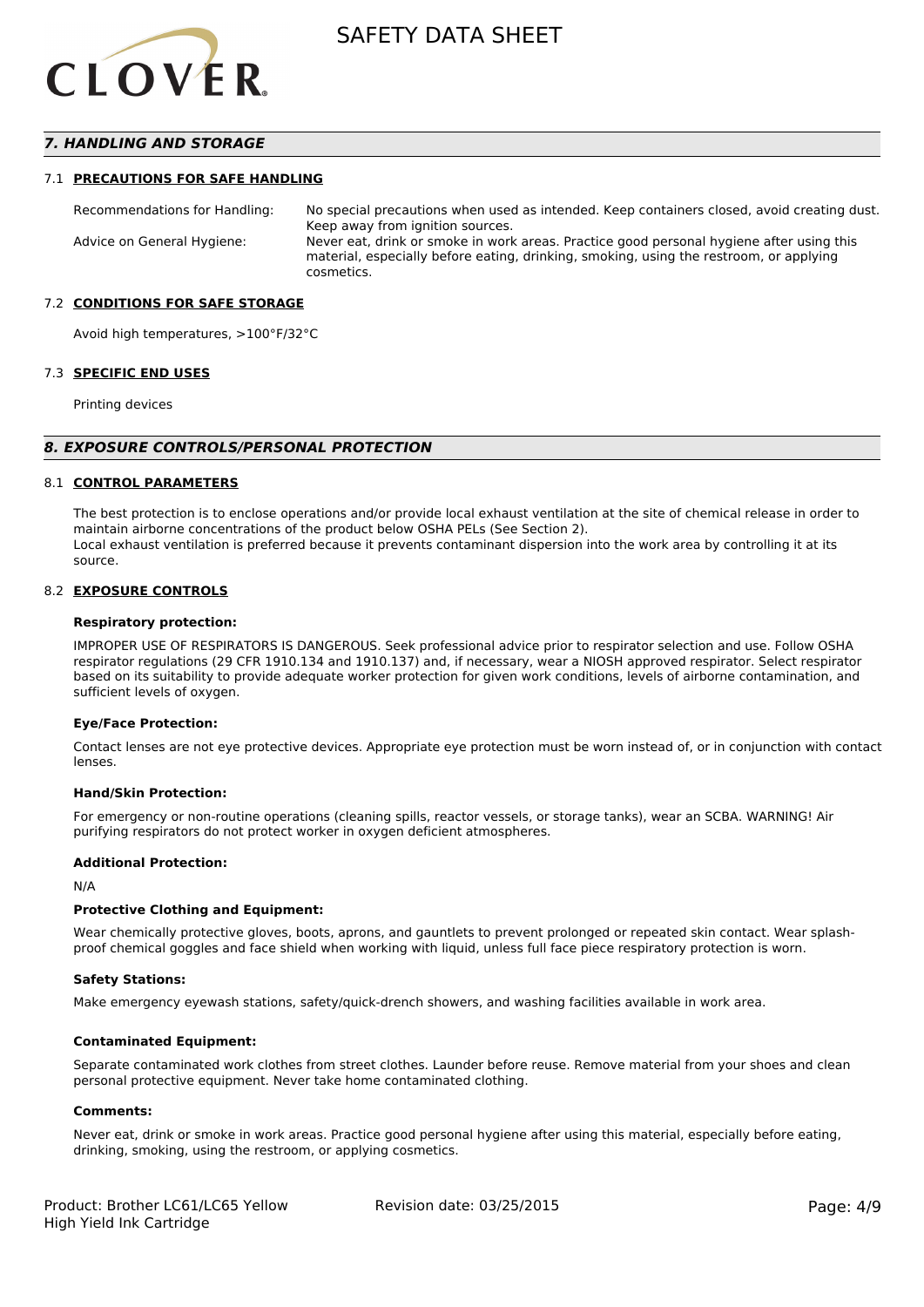

# *9. PHYSICAL AND CHEMICAL PROPERTIES*

# 9.1 **DETAIL INFORMATION**

| Physical state:            | APPEARANCE: Yellow liquid. |
|----------------------------|----------------------------|
| Color:                     | Yellow                     |
| Odor:                      | Mild odor                  |
| Odor threshold:            | N/A                        |
|                            |                            |
| Boiling point:             | $200^{\circ}$ F            |
| Melting point:             | N/A                        |
| Flash point:               | None                       |
| Explosion limits:          | N/A                        |
| Relative density:          | N/A                        |
| Auto-ignition temperature: | N/A                        |
|                            |                            |

## 9.2 **OTHER INFORMATION**

SPECIFIC GRAVITY (H20=1): 1.02 – 1.06 VAPOR PRESSURE: Not Available VAPOR DENSITY (Air=1): Heavier than air SOLUBILITY IN WATER: Complete FREEZING POINT: Not available COEFFICIENT of WATER/OIL: Not available EVAPORATION RATE: > Butyl Acetate pH: 6.5 – 7.5

# *10. CHEMICAL STABILITY AND REACTIVITY*

### 10.1 **Reactivity:**

| <b>Reactivity Hazards:</b><br>Data on Mixture Substances: | None<br>None                                                                                                   |
|-----------------------------------------------------------|----------------------------------------------------------------------------------------------------------------|
| 10.2 Chemical Stability:                                  | The product is stable. Under normal conditions of storage and use, hazardous<br>polymerisation will not occur. |
| 10.3 Hazardous Polymerization:                            | Stable under conditions of normal use.                                                                         |
| 10.4 Conditions to Avoid:                                 | Keep away from heat, flame, sparks and other ignition sources.                                                 |
| 10.5 Incompatible Materials:                              | Strong oxidising materials                                                                                     |
| 10.6 Hazardous Decomposition:                             | Will not occur.                                                                                                |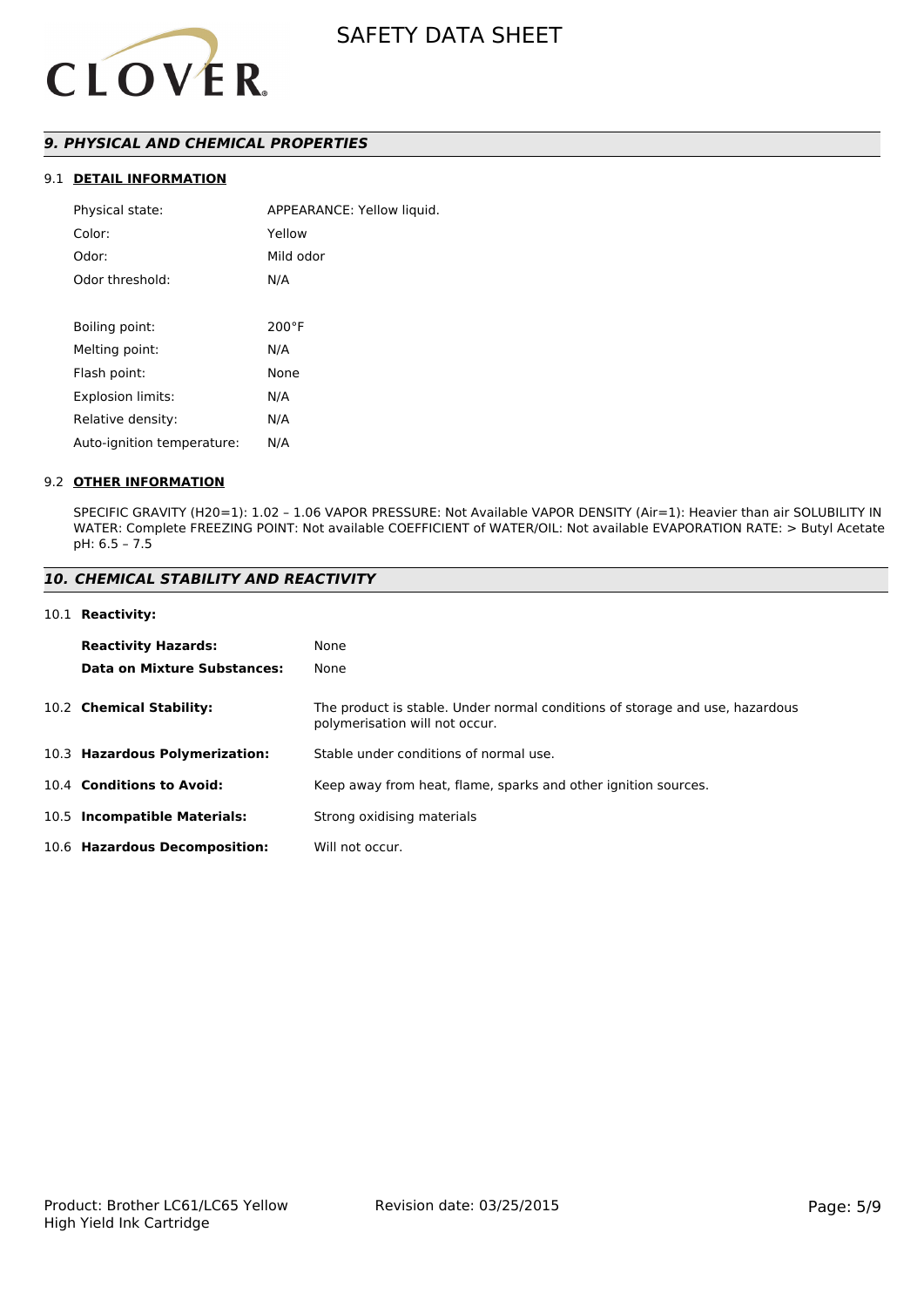

## *11. INFORMATION ON TOXICOLOGICAL EFFECT*

| <b>Mixtures:</b>                   | N/A |
|------------------------------------|-----|
| <b>Acute Toxicity:</b>             | N/A |
| <b>Skin Corrosion/Irritation:</b>  | N/A |
| <b>Serious Eye Damage:</b>         | N/A |
| <b>Inhalation:</b>                 | N/A |
| <b>Sensitization:</b>              | N/A |
| <b>Mutagenicity:</b>               | N/A |
| Carcinogenicity:                   | N/A |
| <b>Reproductive Toxicity:</b>      | N/A |
| <b>STOT - Single Exposure:</b>     | N/A |
| <b>STOT - Multiple Exposure:</b>   | N/A |
| Ingestion:                         | N/A |
| <b>Hazard Class Information:</b>   | N/A |
| <b>Mixture on Market Data:</b>     | N/A |
| Symptoms:                          | N/A |
| <b>Delayed/Immediate Effects:</b>  | N/A |
| <b>Test Data on Mixture:</b>       | N/A |
| <b>Not Meeting Classification:</b> | N/A |
| <b>Routes of Exposure:</b>         | N/A |
| <b>Interactive Effects:</b>        | N/A |
| <b>Absence of Specific Data:</b>   | N/A |
| <b>Mixture vs Substance Data:</b>  | N/A |

## *12. ECOLOGICAL INFORMATION*

| 12.1 <b>Eco toxicity:</b>           | N/A |
|-------------------------------------|-----|
| 12.2 Degradability:                 | N/A |
| 12.3 Bioaccumulation Potential: N/A |     |
| 12.4 Mobility in Soil:              | N/A |
| 12.5 PBT & vPvB Assessment:         | N/A |
| 12.6 Other Adverse Effects:         | N/A |
|                                     |     |

# *13. DISPOSAL CONSIDERATIONS*

### **Disposal Information:**

 Dispose as a solid waste in accordance with local authority regulations. Empty container retains product residue.

### **Physical/Chemical Properties that affect Treatment:**

Symbol: This product is not classified as dangerous

Risk Phrases: This product is not classified according to the federal, state and local environmental regulations.

## **Waste Treatment Information:**

Do not shred toner cartridge, unless dust-explosion prevention measures are taken. Finely dispersed particles may form explosive mixtures in air. Dispose of in compliance with federal, state, and local regulations.

### **Personal Protection Required:**

N/A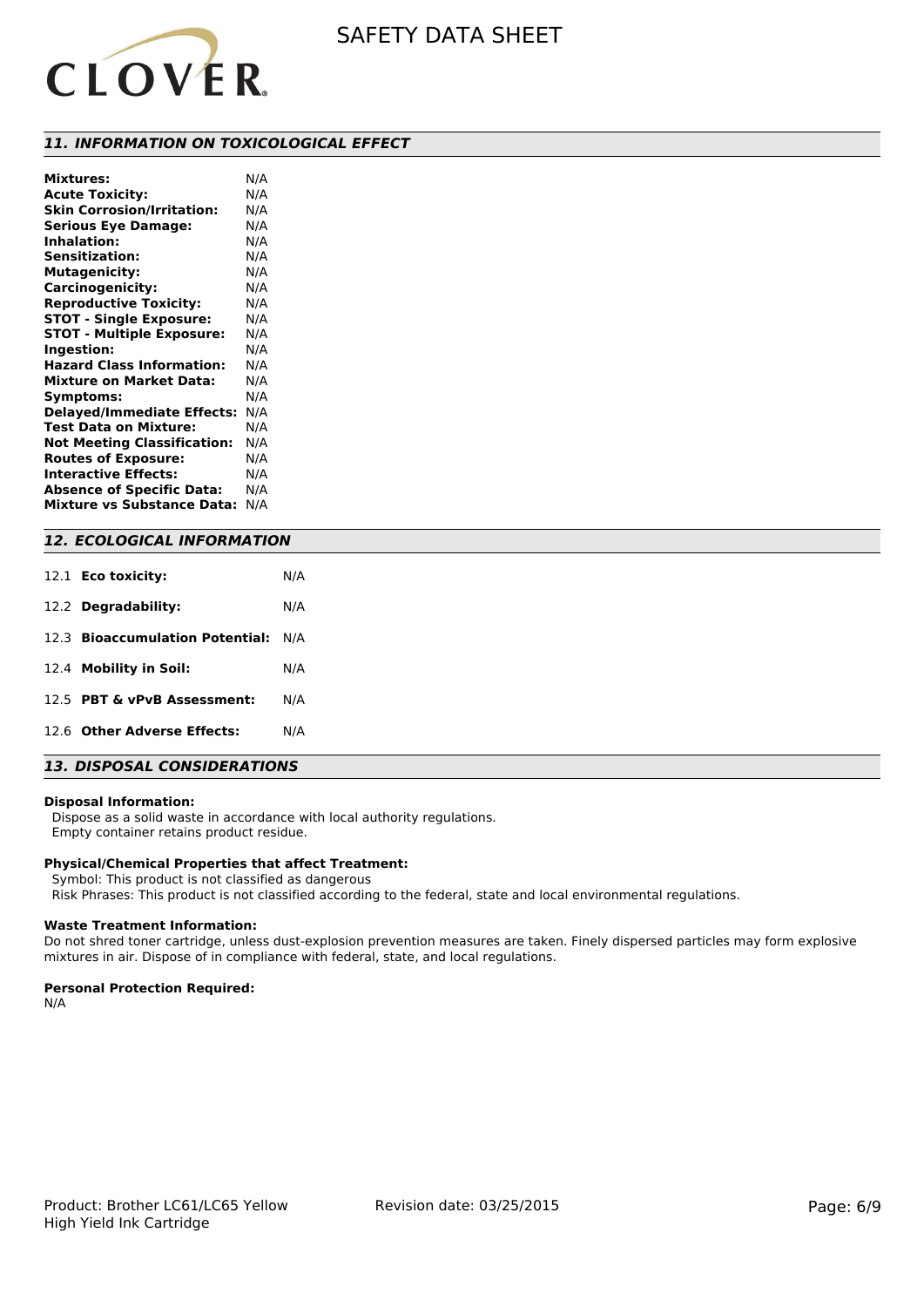

## *14. TRANSPORT INFORMATION*

|      | 14.1 <b>ID Number:</b>      | N/A                                               |
|------|-----------------------------|---------------------------------------------------|
|      | 14.2 Shipping Name:         | Not Regulated                                     |
|      | 14.3 Hazard Class:          | HMIS Rating: Health = $2$ Fire = 0 Reactivity = 0 |
|      | 14.4 Packing Group:         | N/A                                               |
|      | 14.5 Environmental Hazards: | N/A                                               |
|      | 14.6 User Precautions:      | N/A                                               |
| 14.7 | <b>Bulk Transport:</b>      | N/A                                               |

## *15. REGULATORY INFORMATION*

15.1 **Regulatory Information:** OSHA HAZARD CLASSIFICATION: Product not tested. It is not considered to be toxic per 29CFR1910.1200 but is considered to be a skin/eye irritant.

**EPA Regulatory Information:** N/A

**CERCLA Reportable Quantity:** N/A

15.2 **Superfund Information:**

## **Hazard Categories:**

**Immediate:** N/A

**Delayed:** N/A

**Fire:** NFPA Rating: Health  $= 1$  Fire  $= 0$  Reactivity  $= 0$ 

**Pressure:** N/A

**Reactivity:** N/A

## **Section 302 - Extremely Hazardous:** N/A

**Section 311 - Hazardous:** Product not listed.

15.3 **State Regulations:** CALIFORNIA PROPOSITION 65 INFORMATION: None

15.4 **Other Regulatory Information:** CERCLA HAZARDOUS SUBSTANCE (40CFR 116): Not applicable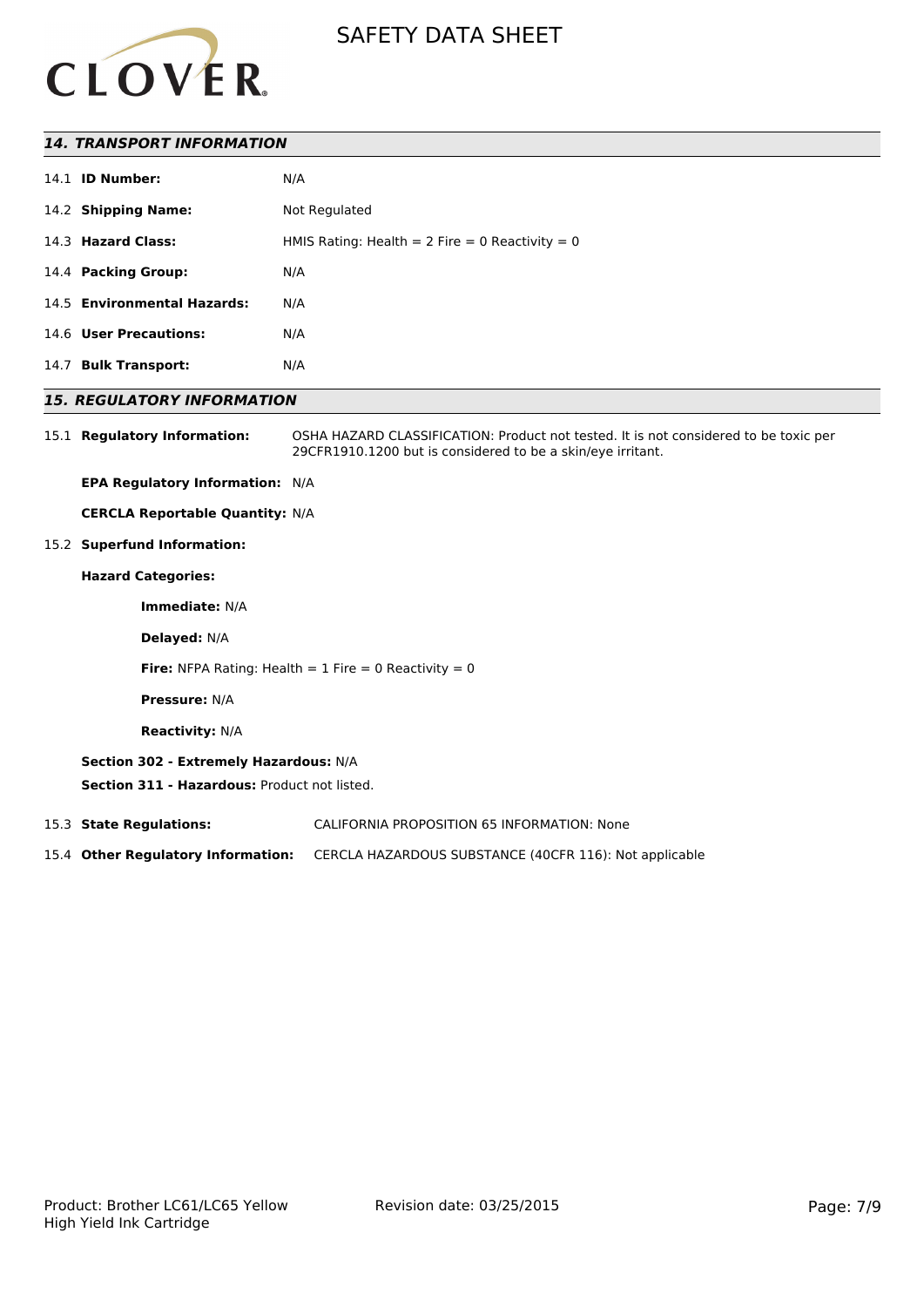

# *16. OTHER INFORMATION*

| <b>General Comments:</b>          | This information is based on our current knowledge. It should not therefore be construed as<br>guaranteeing specific properties of the products as described or their suitability for a particular<br>application |
|-----------------------------------|-------------------------------------------------------------------------------------------------------------------------------------------------------------------------------------------------------------------|
| <b>Creation Date of this SDS:</b> | 05/18/2015                                                                                                                                                                                                        |